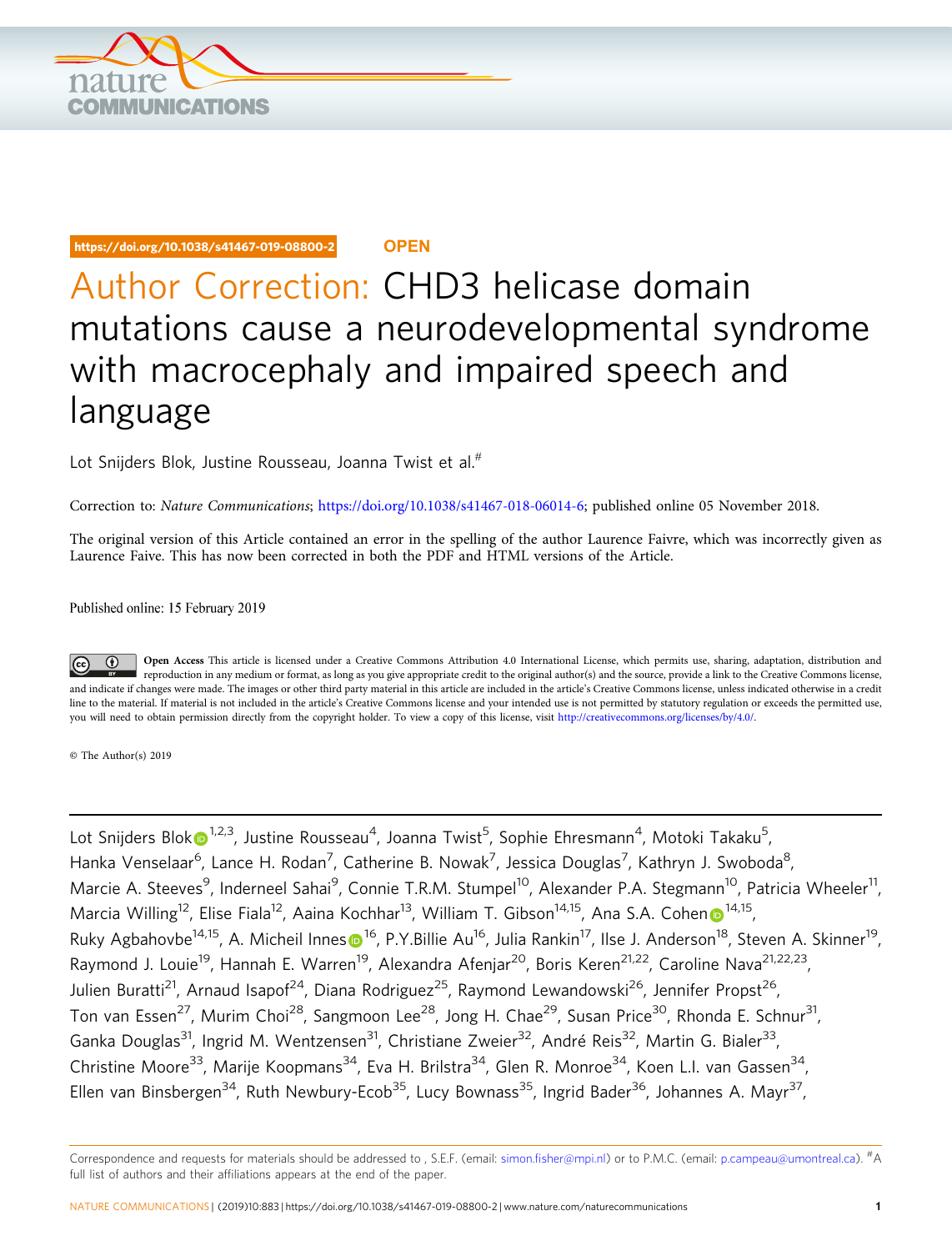Saskia B. Wortmann<sup>37,38,39</sup>, Kathy J. Jakielski<sup>40</sup>, Edythe A. Strand<sup>41</sup>, Katja Kloth<sup>42</sup>, Tatjana Bierhals<sup>42</sup>, The DDD study, John D. Roberts<sup>5</sup>, Robert M. Petrovich<sup>5</sup>, Shinichi Machida<sup>43</sup>, Hitoshi Kurumiz[a](http://orcid.org/0000-0001-7412-3722)ka $\bullet^{43}$ , Stefan Lelieveld<sup>1</sup>, Rolph Pfundt<sup>1</sup>, Sandra Jansen<sup>1,3</sup>, Pelagia Deriziotis<sup>2</sup>, Laurence Faivre<sup>44,45</sup>, Julien Thevenon<sup>44,45</sup>, Mirna Assoum<sup>44,45</sup>, Lawrence Shriberg<sup>46</sup>, Tiitske Kleefstra<sup>1,3</sup>, Han G. Brunn[e](http://orcid.org/0000-0002-6042-357X)[r](http://orcid.org/0000-0002-3132-1996)<s[u](http://orcid.org/0000-0001-9713-7107)p>1,3,10</sup>, Paul A. Wade <sup>5</sup>, Simon E. Fisher <sup>2,3</sup> & Philippe M. Campeau <sup>[4](http://orcid.org/0000-0001-9713-7107),47</sup>

<sup>1</sup>Department of Human Genetics, Radboud University Medical Center, Nijmegen 6500HB, The Netherlands. <sup>2</sup>Language and Genetics Department, Max Planck Institute for Psycholinguistics, Nijmegen 6500AH, The Netherlands. <sup>3</sup>Donders Institute for Brain, Cognition and Behaviour, Radboud University, Nijmegen 6500HE, The Netherlands. <sup>4</sup>CHU Sainte-Justine Research Center, Montreal, QC H3T 1C5, Canada. <sup>5</sup>National Institute of Environmental Health Sciences, Research Triangle Park, NC 27709, USA. <sup>6</sup>Centre for Molecular and Biomolecular Informatics, Radboud Institute for Molecular Life Sciences, Radboud University Medical Center, Nijmegen 6500HB, The Netherlands. <sup>7</sup>Division of Genetics and Genomics, Boston Children's Hospital, Boston, MA 02115, USA. <sup>8</sup>Department of Neurology, Massachusetts General Hospital and Harvard Medical School, Boston, MA 02114, USA. <sup>9</sup>Department of Medical Genetics, Massachusetts General Hospital, Boston, MA 02114, USA. <sup>10</sup>Department of Clinical Genetics and GROW-School for Oncology and Developmental Biology, Maastricht University Medical Center, Maastricht 6202AZ, The Netherlands. <sup>11</sup>Nemours Childrens Clinic, Orlando, FL 32827, USA. 12Division of Genetics and Genomic Medicine, Department of Pediatrics, Washington University School of Medicine, St. Louis, MO 63110, USA. <sup>13</sup>Valley Children's Hospital, Madera, CA 93636, USA, <sup>14</sup>British Columbia Children's Hospital Research Institute, Vancouver, BC V5Z 4H4, Canada. <sup>15</sup>Department of Medical Genetics, University of British Columbia, Vancouver, BC V6H 3N1, Canada.<br><sup>16</sup>Department of Medical Genetics and Alberta Children's Hospital Research Insti AB T2N 4N1, Canada. <sup>17</sup>Department of Clinical Genetics, Royal Devon and Exeter NHS Foundation Trust (Heavitree), Exeter EX2 5DW, UK.<br><sup>18</sup>Division of Genetics, Department of Medicine, University of Tennessee Medical Center Greenwood, SC 29646, USA. <sup>20</sup>GRC ConCer-LD, Sorbonne Universités, UPMC Univ Paris ; Department of Medical Genetics and Centre de Référence Malformations et maladies congénitales du cervelet et déficiences intellectuelles de causes rares, Armand Trousseau Hospital, GHUEP, AP-HP, Paris 75012, France, <sup>21</sup>AP-HP, Hôpital de la Pitié-Salpêtrière, Département de Génétique, Paris 75013, France, <sup>22</sup>Groupe de Recherche Clinique (GRC) 'déficience intellectuelle et autisme' UPMC, Paris 75005, France. <sup>23</sup>INSERM, U 1127, CNRS UMR 7225, Institut du Cerveau et de la Moelle épinière, ICM, Sorbonne Universités, UPMC Univ Paris 06 UMR S 1127, 75013 Paris, France. <sup>24</sup>GRC ConCer-LD, Sorbonne Universités, UPMC Univ Paris 06; Department Child Neurology and Reference Center for Neuromuscular Diseases "Nord/Est/Ile-de-France", FILNEMUS, Armand Trousseau Hospital, GHUEP, AP-HP, Paris 75012, France. 25GRC ConCer-LD, Sorbonne Universités, UPMC Univ Paris 06; Department of Child Neurology and National Reference Center for Neurogenetic Disorders, Armand Trousseau Hospital, GHUEP, AP-HP, INSERM U1141, 75012 Paris, France. <sup>26</sup>Clinical Genetics Division, Virginia Commonwealth University Health System, Richmond, VA 23298, USA. <sup>27</sup>Clinical Genetics Department, University Medical Center Groningen, Groningen 9700RB, The Netherlands. 28Department of Biomedical Sciences, Seoul National University College of Medicine, Seoul 08826, Republic of Korea. <sup>29</sup>Department of Pediatrics, Seoul National University College of Medicine, Seoul National University Children's Hospital, Seoul 08826, Republic of Korea. <sup>30</sup>Oxford University Hospitals NHS Foundation Trust, Oxford OX3 7HE, UK. <sup>31</sup>GeneDx, Gaithersburg, MD 20877, USA. <sup>32</sup>Institute of Human Genetics, Friedrich-Alexander-Universität Erlangen-Nürnberg, Erlangen 91054, Germany. 33Northwell Health, Division of Medical Genetics and Genomics, Great Neck NY 11021, USA. 34Department of Genetics, University Medical Center Utrecht, Utrecht University, Utrecht 3508AB, The Netherlands. <sup>35</sup>University Hospitals Bristol, Department of Clinical Genetics, St Michael's Hospital, Bristol BS2 8EG, UK.<sup>36</sup>Department of Clinical Genetics, University Children's Hospital, Paracelsus Medical University, Salzburg A-5020, Austria. <sup>37</sup>Department of Pediatrics, Salzburger Landeskliniken and Paracelsus Medical University, Salzburg A-5020, Austria. <sup>38</sup> Institute of Human Genetics, Technische Universität München, Munich 81675, Germany. <sup>39</sup>Institute of Human Genetics, Helmholtz Zentrum München, Neuherberg 85764, Germany. <sup>40</sup>Communication Sciences and Disorders, Augustana College, Rock Island, IL 61201, USA. <sup>41</sup>Department of Neurology, Mayo Clinic, Rochester, MN 55905, USA. <sup>42</sup>Institute of Human Genetics, University Medical Center Hamburg-Eppendorf, Hamburg 20246, Germany. 43Waseda University, Tokyo 169-8050, Japan. 44Equipe Génétique des Anomalies du Développement, Université de Bourgogne-Franche Comté, Dijon 21070, France. <sup>45</sup>Centre de Génétique et Centre de Référence Anomalies du Développement et Syndromes Malformatifs, FHU TRANSLAD, Hôpital d'Enfants, CHU Dijon et Université de Bourgogne, Dijon 21079, France. <sup>46</sup>Waisman Center, Phonology Project, Madison, WI 53705-2280, USA. <sup>47</sup>Sainte-Justine Hospital, University of Montreal, Montreal, QC H3T 1C5, Canada. These authors contributed equally: Lot Snijders Blok, Justine Rousseau, Joanna Twist. These authors jointly supervised this work: Simon E. Fisher, Philippe M. Campeau. A full list of consortium members appear below.

## The DDD study

Jeremy F. McRae<sup>48</sup>, Stephen Clayton<sup>48</sup>, Tomas W. Fitzgerald<sup>48</sup>, Joanna Kaplanis<sup>48</sup>, Elena Prigmore<sup>48</sup>, Diana Rajan<sup>48</sup>, Alejandro Sifrim<sup>48</sup>, Stuart Aitken<sup>49</sup>, Nadia Akawi<sup>48</sup>, Mohsan Alvi<sup>50</sup>, Kirsty Ambridge<sup>48</sup>, Daniel M. Barrett<sup>48</sup>, Tanya Bayzetinova<sup>48</sup>, Philip Jones<sup>48</sup>, Wendy D. Jones<sup>48</sup>, Daniel King<sup>48</sup>, Netravathi Krishnappa<sup>48</sup>, Laura E. Mason<sup>48</sup>, Tarjinder Singh<sup>48</sup>, Adrian R. Tivey<sup>48</sup>, Munaza Ahmed<sup>51,52,53</sup>, Uruj Anjum<sup>54</sup>, Hayley Archer<sup>55,56</sup>, Ruth Armstrong<sup>57</sup>, Jana Awada<sup>48</sup>, Meena Balasubramanian<sup>58</sup>, Siddharth Banka<sup>59</sup>, Diana Baralle<sup>51,52,53</sup>, Angela Barnicoat<sup>60</sup>, Paul Batstone<sup>61</sup>, David Baty<sup>62</sup>, Chris Bennett<sup>63</sup>, Jonathan Berg<sup>62</sup>, Birgitta Bernhard<sup>64</sup>, A. Paul Bevan<sup>48</sup>, Maria Bitner-Glindzicz<sup>60</sup>, Edward Blair<sup>65</sup>, Moira Blyth<sup>63</sup>, David Bohanna<sup>66</sup>, Louise Bourdon<sup>64</sup>, David Bourn<sup>67</sup>, Lisa Bradley<sup>68</sup>, Angela Brady<sup>64</sup>, Simon Brent<sup>48</sup>, Carole Brewer<sup>69</sup>, Kate Brunstrom<sup>60</sup>, David J. Bunyan<sup>51,52,53</sup>, John Burn<sup>67</sup>, Natalie Canham<sup>64</sup>, Bruce Castle<sup>69</sup>, Kate Chandler<sup>59</sup>, Elena Chatzimichali<sup>48</sup>, Deirdre Cilliers<sup>65</sup>, Angus Clarke<sup>55,56</sup>, Susan Clasper<sup>65</sup>,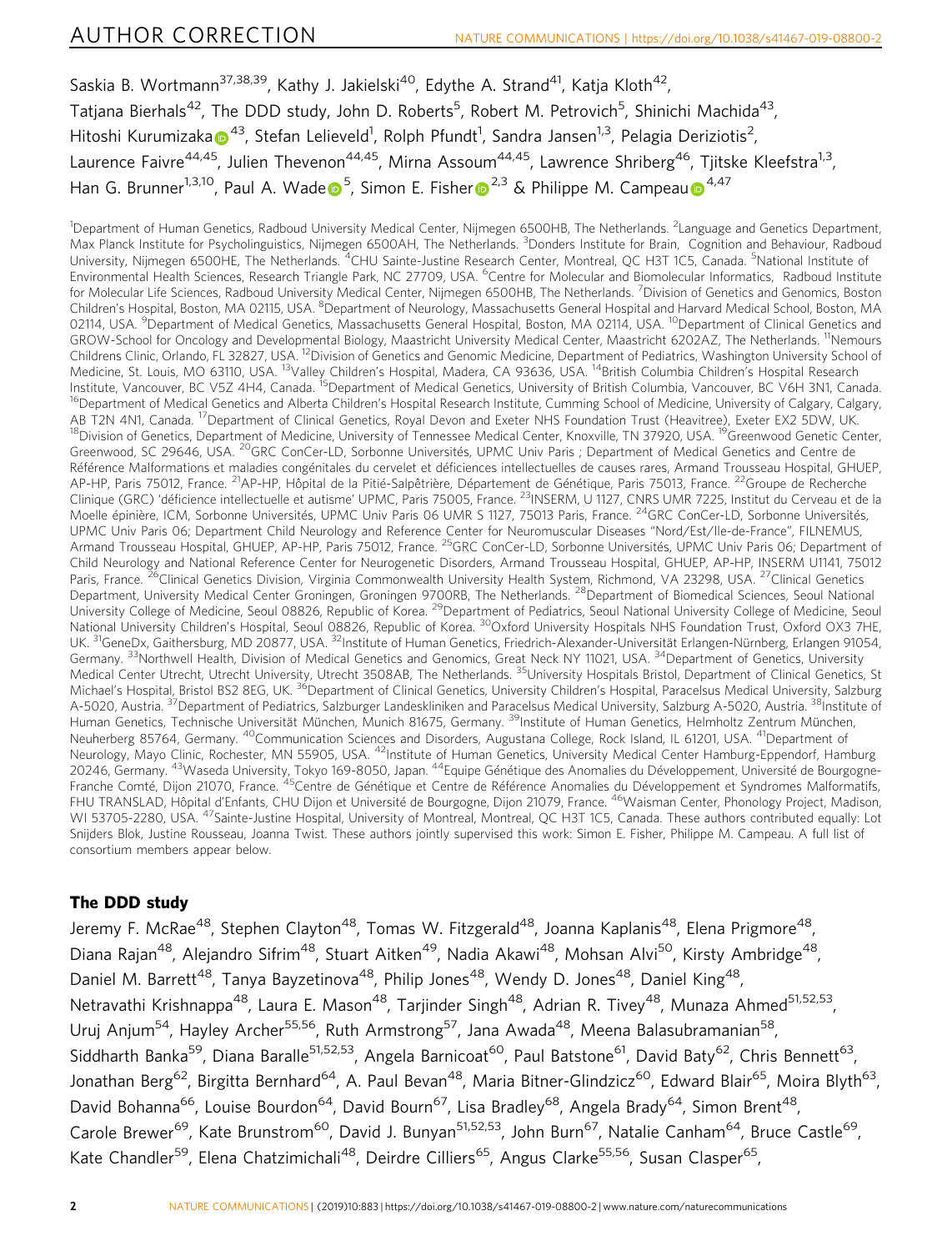Jill Clayton-Smith<sup>59</sup>, Virginia Clowes<sup>64</sup>, Andrea Coates<sup>63</sup>, Trevor Cole<sup>66</sup>, Irina Colgiu<sup>48</sup>, Amanda Collins<sup>51,52,53</sup>, Morag N. Collinson<sup>51,52,53</sup>, Fiona Connell<sup>70</sup>, Nicola Cooper<sup>66</sup>, Helen Cox<sup>66</sup>, Lara Cresswell<sup>71</sup>, Gareth Cross<sup>72</sup>, Jill Clayton-Smith<sup>59</sup>, Virginia Clowes<sup>64</sup>, Andrea Coates<sup>63</sup>, Trevor Cole<sup>66</sup>, Irina Colgiu<sup>48</sup>, Amanda Collins<sup>51,52,53</sup>, Morag N. Collinson<sup>51,52,53</sup>, Fiona Connell<sup>70</sup>, Nicola Cooper<sup>66</sup>, Helen Cox<sup>66</sup>, Lara Cresswell<sup>71</sup>, Gareth Cross<sup>72</sup>, Yanick Crow<sup>59</sup>, Mariella D'Alessandro<sup>61</sup>, Tabib Dabir<sup>68</sup>, Rosemarie Davidson<sup>73</sup>, Sally Davies<sup>55,56</sup>, Dylan de Vries<sup>48</sup>, John Dean<sup>61</sup>, Charu Deshpande<sup>70</sup>, Gemma Devlin<sup>69</sup>, Abhijit Dixit<sup>72</sup>, Angus Dobbie<sup>63</sup>, Alan Donaldson<sup>74</sup>, Dian Donnai<sup>59</sup>, Deirdre Donnelly<sup>68</sup>, Carina Donnelly<sup>59</sup>, Angela Douglas<sup>75</sup>, Sofia Douzgou<sup>59</sup>, Alexis Duncan<sup>73</sup>, Jacqueline Eason<sup>72</sup>, Sian Ellard<sup>69</sup>, Ian Ellis<sup>75</sup>, Frances Elmslie<sup>54</sup>, Karenza Evans<sup>55,56</sup>, Sarah Everest<sup>69</sup>, Tina Fendick<sup>70</sup>, Richard Fisher<sup>67</sup>, Frances Flinter<sup>70</sup>, Nicola Foulds<sup>51,52,53</sup>, Andrew Fry<sup>55,56</sup>, Alan Fryer<sup>75</sup>, Carol Gardiner<sup>73</sup>, Lorraine Gaunt<sup>59</sup>, Neeti Ghali<sup>64</sup>, Richard Gibbons<sup>65</sup>, Harinder Gill<sup>76</sup>, Judith Goodship<sup>67</sup>, David Goudie<sup>62</sup>, Emma Gray<sup>48</sup>, Andrew Green<sup>76</sup>, Philip Greene<sup>48</sup>, Lynn Greenhalgh<sup>75</sup>, Susan Gribble<sup>48</sup>, Rachel Harrison<sup>72</sup>, Lucy Harrison<sup>51,52,53</sup>, Victoria Harrison<sup>51,52,53</sup>, Rose Hawkins<sup>74</sup>, Liu He<sup>48</sup>, Stephen Hellens<sup>67</sup>, Alex Henderson<sup>67</sup>, Sarah Hewitt<sup>63</sup>, Lucy Hildyard<sup>48</sup>, Emma Hobson<sup>63</sup>, Simon Holden<sup>57</sup>, Muriel Holder<sup>64</sup>, Susan Holder<sup>64</sup>, Georgina Hollingsworth<sup>60</sup>, Tessa Homfray<sup>54</sup>, Mervyn Humphreys<sup>68</sup>, Jane Hurst<sup>60</sup>, Ben Hutton<sup>48</sup>, Stuart Ingram<sup>58</sup>, Melita Irving<sup>70</sup>, Lily Islam<sup>66</sup>, Andrew Jackson<sup>49</sup>, Joanna Jarvis<sup>66</sup>, Lucy Jenkins<sup>60</sup>, Diana Johnson<sup>58</sup>, Elizabeth Jones<sup>59</sup>, Dragana Josifova<sup>70</sup>, Shelagh Joss<sup>73</sup>, Beckie Kaemba<sup>71</sup>, Sandra Kazembe<sup>71</sup>, Rosemary Kelsell<sup>48</sup>, Bronwyn Kerr<sup>59</sup>, Helen Kingston<sup>59</sup>, Usha Kini<sup>65</sup>, Esther Kinning<sup>73</sup>, Gail Kirby<sup>66</sup>, Claire Kirk<sup>68</sup>, Emma Kivuva<sup>69</sup>, Alison Kraus<sup>63</sup>, Dhavendra Kumar<sup>55,56</sup>, V.K.Ajith Kumar<sup>60</sup>, Katherine Lachlan<sup>51,52,53</sup>, Wayne Lam<sup>49</sup>, Anne Lampe<sup>49</sup>, Caroline Langman<sup>70</sup>, Melissa Lees<sup>60</sup>, Derek Lim<sup>66</sup>, Cheryl Longman<sup>73</sup>, Gordon Lowther<sup>73</sup>, Sally A. Lynch<sup>76</sup>, Alex Magee<sup>68</sup>, Eddy Maher<sup>49</sup>, Alison Male<sup>60</sup>, Sahar Mansour<sup>54</sup>, Karen Marks<sup>54</sup>, Katherine Martin<sup>72</sup>, Una Maye<sup>75</sup>, Emma McCann<sup>77</sup>, Vivienne McConnell<sup>68</sup>, Meriel McEntagart<sup>54</sup>, Ruth McGowan<sup>61</sup>, Kirsten McKay<sup>66</sup>, Shane McKee<sup>68</sup>, Dominic J. McMullan<sup>66</sup>, Susan McNerlan<sup>68</sup>, Catherine McWilliam<sup>61</sup>, Sarju Mehta<sup>57</sup>, Kay Metcalfe<sup>59</sup>, Anna Middleton<sup>48</sup>, Zosia Miedzybrodzka<sup>61</sup>, Emma Miles<sup>59</sup>, Shehla Mohammed<sup>70</sup>, Tara Montgomery<sup>67</sup>, David Moore<sup>49</sup>, Sian Morgan<sup>55,56</sup>, Jenny Morton<sup>66</sup>, Hood Mugalaasi<sup>55,56</sup>, Victoria Murday<sup>73</sup>, Helen Murphy<sup>59</sup>, Swati Naik<sup>66</sup>, Andrea Nemeth<sup>65</sup>, Louise Nevitt<sup>58</sup>, Andrew Norman<sup>66</sup>, Rosie O'Shea<sup>76</sup>, Caroline Ogilvie<sup>70</sup>, Kai-Ren Ong<sup>66</sup>, Soo-Mi Park<sup>57</sup>, Michael J. Parker<sup>58</sup>, Chirag Patel<sup>66</sup>, Joan Paterson<sup>57</sup>, Stewart Payne<sup>64</sup>, Daniel Perrett<sup>48</sup>, Julie Phipps<sup>65</sup>, Daniela T. Pilz<sup>73</sup>, Martin Pollard<sup>48</sup>, Caroline Pottinger<sup>77</sup>, Joanna Poulton<sup>65</sup>, Norman Pratt<sup>62</sup>, Katrina Prescott<sup>63</sup>, Abigail Pridham<sup>65</sup>, Annie Procter<sup>55,56</sup>, Hellen Purnell<sup>65</sup>, Oliver Quarrell<sup>58</sup>, Nicola Ragge<sup>66</sup>, Raheleh Rahbari<sup>48</sup>, Josh Randall<sup>48</sup>, Lucy Raymond<sup>57</sup>, Debbie Rice<sup>62</sup>, Leema Robert<sup>70</sup>, Eileen Roberts<sup>74</sup>, Jonathan Roberts<sup>57</sup>, Paul Roberts<sup>63</sup>, Gillian Roberts<sup>75</sup>, Alison Ross<sup>61</sup>, Elisabeth Rosser<sup>60</sup>, Anand Saggar<sup>54</sup>, Shalaka Samant<sup>61</sup>, Julian Sampson<sup>55,56</sup>, Richard Sandford<sup>57</sup>, Ajoy Sarkar<sup>72</sup>, Susann Schweiger<sup>62</sup>, Richard Scott<sup>60</sup>, Ingrid Scurr<sup>74</sup>, Ann Selby<sup>72</sup>, Anneke Seller<sup>65</sup>, Cheryl Sequeira<sup>64</sup>, Nora Shannon<sup>72</sup>, Saba Sharif<sup>66</sup>, Charles Shaw-Smith<sup>69</sup>, Emma Shearing<sup>58</sup>, Debbie Shears<sup>65</sup>, Eamonn Sheridan<sup>63</sup>, Ingrid Simonic<sup>57</sup>, Roldan Singzon<sup>64</sup>, Zara Skitt<sup>59</sup>, Audrey Smith<sup>63</sup>, Kath Smith<sup>58</sup>, Sarah Smithson<sup>74</sup>, Linda Sneddon<sup>67</sup>, Miranda Splitt<sup>67</sup>, Miranda Squires<sup>63</sup>, Fiona Stewart<sup>68</sup>, Helen Stewart<sup>65</sup>, Volker Straub<sup>67</sup>, Mohnish Suri<sup>72</sup>, Vivienne Sutton<sup>75</sup>, Ganesh Jawahar Swaminathan<sup>48</sup>, Elizabeth Sweeney<sup>75</sup>, Kate Tatton-Brown<sup>54</sup>, Cat Taylor<sup>5</sup>, Rohan Taylor<sup>54</sup>, Mark Tein<sup>66</sup>, I. Karen Temple<sup>51,52,53</sup>, Jenny Thomson<sup>63</sup>, Marc Tischkowitz<sup>57</sup>, Susan Tomkins<sup>74</sup>, Audrey Torokwa<sup>51,52,53</sup>, Becky Treacy<sup>57</sup>, Claire Turner<sup>69</sup>, Peter Turnpenny<sup>69</sup>, Carolyn Tysoe<sup>69</sup>, Anthony Vandersteen<sup>64</sup>, Vinod Varghese<sup>55,56</sup>, Pradeep Vasudevan<sup>71</sup>, Parthiban Vijayarangakannan<sup>48</sup>, Julie Vogt<sup>66</sup>, Emma Wakeling<sup>64</sup>, Sarah Wallwark<sup>57</sup>, Jonathon Waters<sup>60</sup>, Astrid Weber<sup>75</sup>, Diana Wellesley<sup>51,52,53</sup>, Margo Whiteford<sup>73</sup>, Sara Widaa<sup>48</sup>, Sarah Wilcox<sup>57</sup>, Emily Wilkinson<sup>48</sup>, Denise Williams<sup>66</sup>, Nicola Williams<sup>73</sup>, Louise Wilson<sup>60</sup>, Geoff Woods<sup>57</sup>, Christopher Wragg<sup>74</sup>, Michael Wright<sup>67</sup>, Laura Yates<sup>67</sup>, Michael Yau<sup>70</sup>,